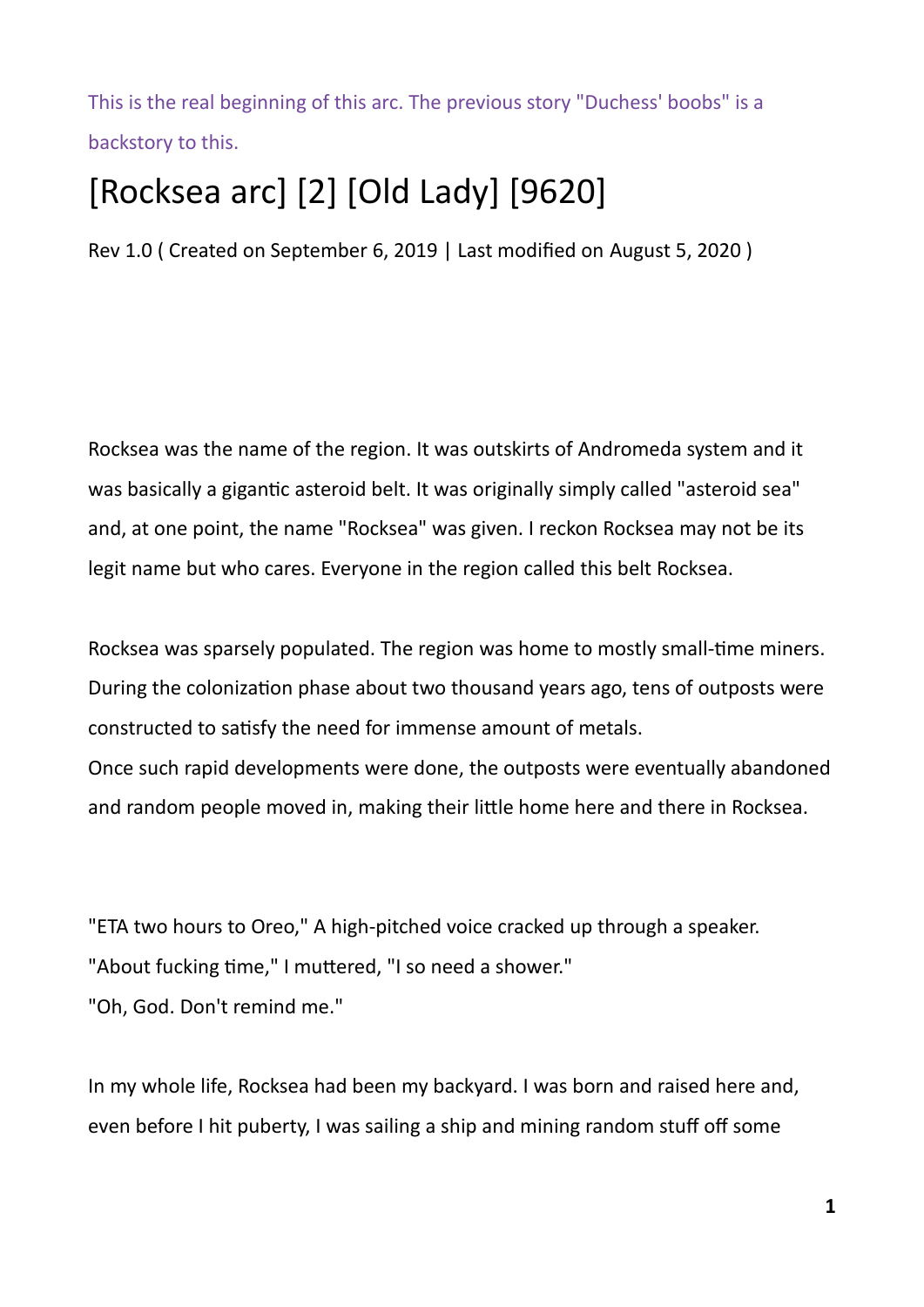rocks. When I hit 12, I began to work for real credit on a loaned Lightwave worker class 1 and eventually managed to purchased it when I hit 20. That was when I found like-minded fellows and formed a small mining gang. We, four, eventually pooled our credit and loaned a badly tattered Lightwave worker class 2 which was a frigate. That was about a decade ago.

"This girl is falling apart, literally. Did I tell you that my console came off the floor, literally last night? I could have cracked my skull open if it hit me straight on my head," I spoke through a speaker on my console in front of me.

A feminine voice shouted through the speaker. "Must I fucking remind you that my shower system dumped poo all over me last night?!"

Yep, indeed, ouchie, indeed. Then it hit me.

"Juno, we haven't had running water since that incident. How did you clean yourself up?"

After a moment of silence, she bellowed at me, "I HAVEN'T, YOU DORK!" I faceplamed myself and said to myself, "Ouchie."

Our business part was doing alright. We were making decent profits and jobs were coming in at a steady rate that we were busy enough.

However, our LW worker class 2, which we named it "Old Lady", was showing its age. According to the ship's mainframe log, the first time she booted up was year 9230, which would make her about 400 years old.

In this era, that was not too bad. I mean the navy used ships that were nearly a thousand years old. However, in order to prolong a machine's lifespan, regular maintenance had to be done. Our Old lady didn't look like it had been taken care of when we loaned it 10 years ago and everything was falling part.

We had been jerryriging it but that wasn't enough. It needed proper repairs in a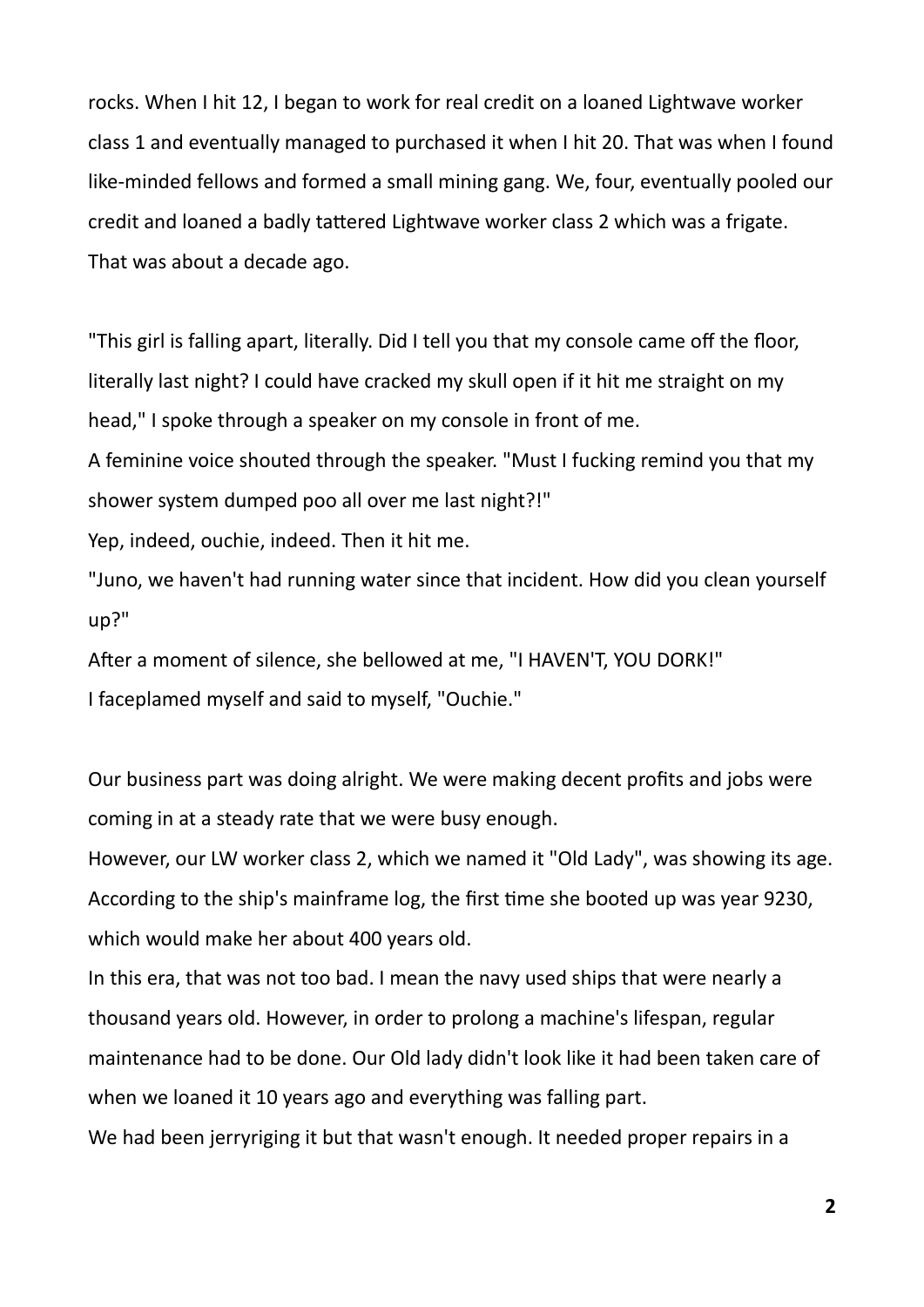shipyard or at least in a proper docking bay with proper tools & parts.

Two hours later, we arrived at Oreo which was a tiny outpost in middle of Rocksea. Oreo had been our base of operations for some years now. Its location was prime for mining and their rates on ore was very good.

The outpost was built on an asteroid like all other outposts in Rocksea. The reason for this was simple; building on an asteroid would grant some form of gravity. It was normally 0.1 or 0.2 but any form of gravity was a huge benefit in long term.

When we docked at Oreo, I finally got to see Juno covered in dried poo. She somehow managed to clean her face but everywhere else was covered in now-dried feces. I had to resist really hard not to laugh at her. My mates were in the same situation as well.

Walking past us, she glanced fiercely at us. She didn't say a word but we knew that she was pissed as hell. As she slowly paced off, bits of dried poo were falling away from her, floating away.

As we watched her disappear, one of my mates, Rabinovich remarked.

"On a serious note, The lady is really falling apart."

Shrugging, I replied to him, "Yeah, but amazingly its essential parts are working no problem."

Rabinovich put his hands on his waist and looked back at Old lady. "She's the only gal in our team. We might really want to fix the plumbing on priority. I don't want all dudes-team."

That much I agreed. It's just better to have a female in a team instead of just dudes. "I've looked at the plumbing before," Santino, another member of the team, told us. "I had no idea what was wrong."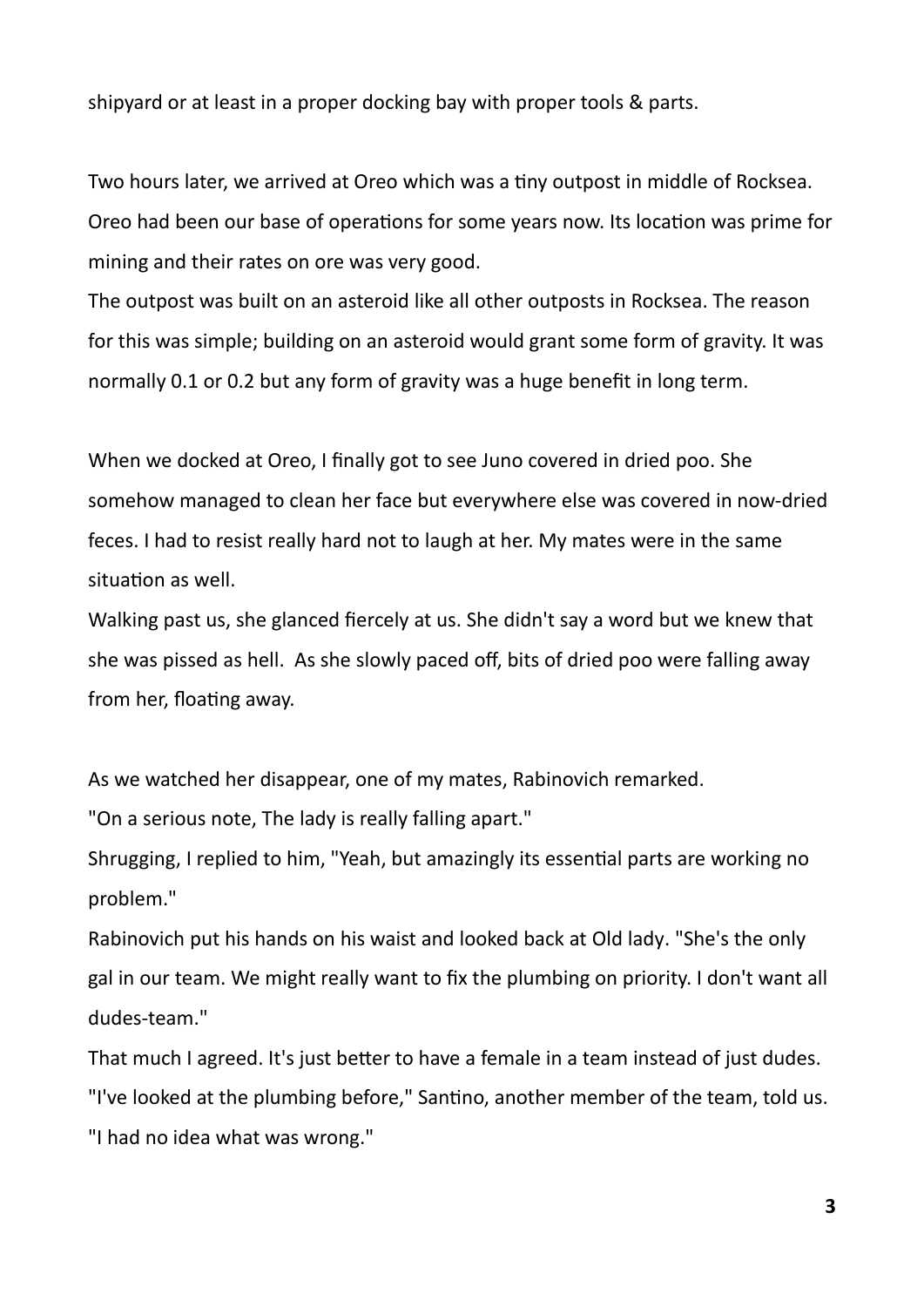"When was that?" I asked.

Santino replied, "About 15 days ago. Juno was complaining about water flow not being steady, so I cleaned out some goo from pipes. Saw nothing too unusual." I crossed my arms and delivered my verdict. "Meaning we need a real pro to have a look at it."

We glanced at each other because we all knew what that meant.

"Can we even afford a pro?" Rabinovich wondered.

I replied, "We probably can. Might have to skip on the payment though for this period though."

We were on a rent-to-own program with our frigate. After a decade, we were 11 payments short of completing it. Missing out on a payment wasn't a huge deal. They would understand. We simply didn't want to miss a payment because we were quite proud of ourselves that we never missed a payment.

"Well, let's get the crates out and cash them." Pointing backwards with his thumb, Santino changed the subject.

Nodding, we got to it, silently agreeing that not missing out on the payment was on a higher priority.

Perhaps, our gal, Juno, understood that as well and didn't make a big fuss about the plumbing although she did indirectly make the demand by stating that she wanted a good shower once in a while.

"Mr. Vazken, here is your payment. I am sending you the receipt to your memory implant right now."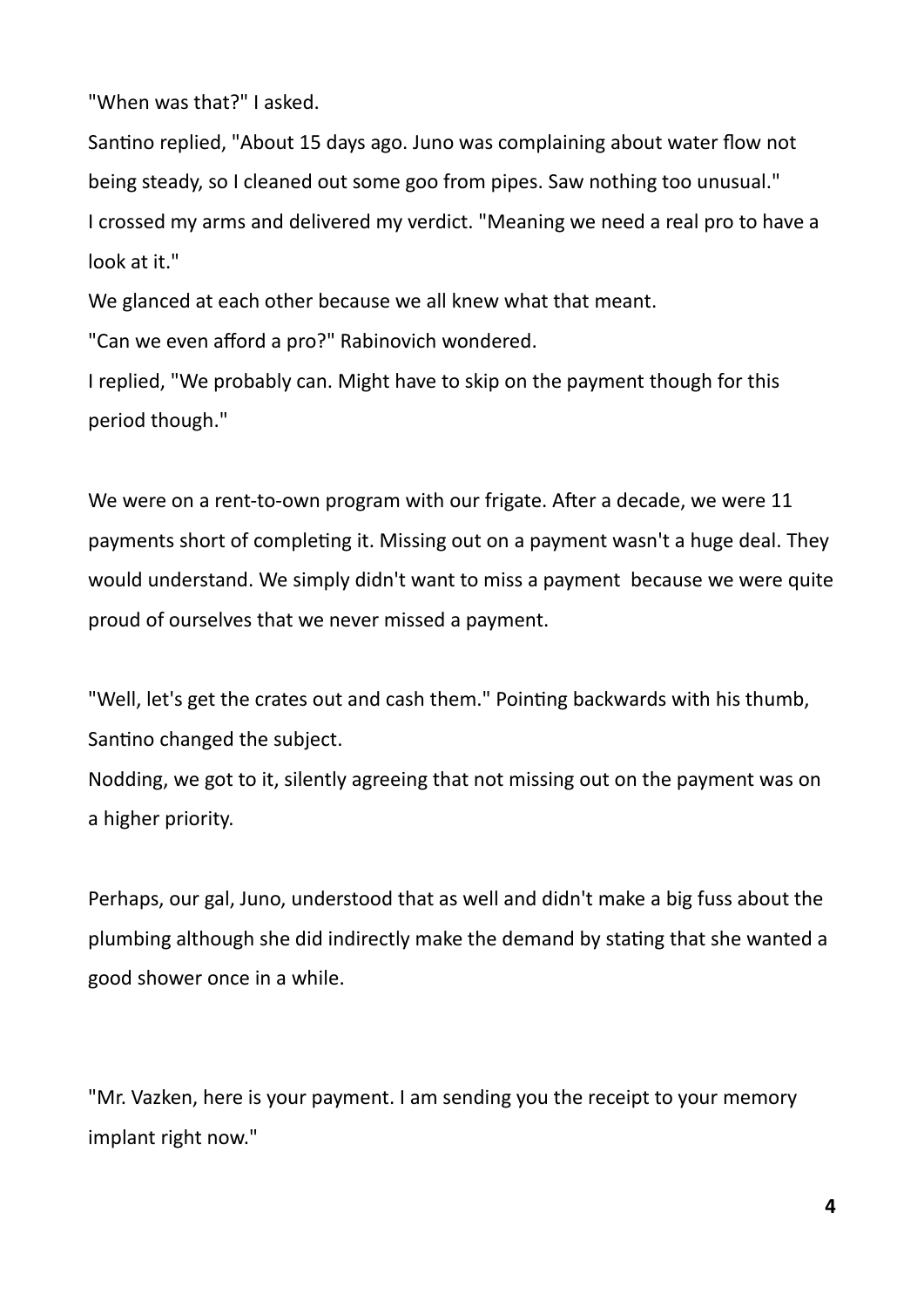I was in a dockyard office. After handing over ore crates we mined, a girl named Yating was progressing and calculating on how much we'd be paid.

As she sent data to my memory implant, I injected the data into my optic nerve. I was basically reading it off from interior of my eyeball.

"Sounds good. I accept."

"Alright, the payment is being sent right now."

"Got it."

"Good, we thank you for your business."

Not that I had been to many dockyard offices to begin with but she was one of the most polite dockyard officers I had met. She wasn't bad looking, either. Most importantly, she looked like a proper woman. Juno was ... badly muscular. If it wasn't for her boobs, I would see her as a guy.

Anyway, I split the payment in four and sent the three to the mates. Then I was off for few days.

Oreo was a small station. Its permanent residents were just 40-something. However, it had a fair amount of frequent visitors, like us. I think the overall number of residents was somewhere around 100 to 150 at any given time. A charming point for this station was unusually higher level of gravity which was 0.4. All other stations I had been to had the usual gravity of 0.1 or 0.2 at the best. Those who were raised in zero gravity dug the sensation of decent gravity. I was no exception to that rule. The weird sensation that you are being pull down all the time felt good.

"Yo, dude." It was Rabinovich who approached me in the cafeteria.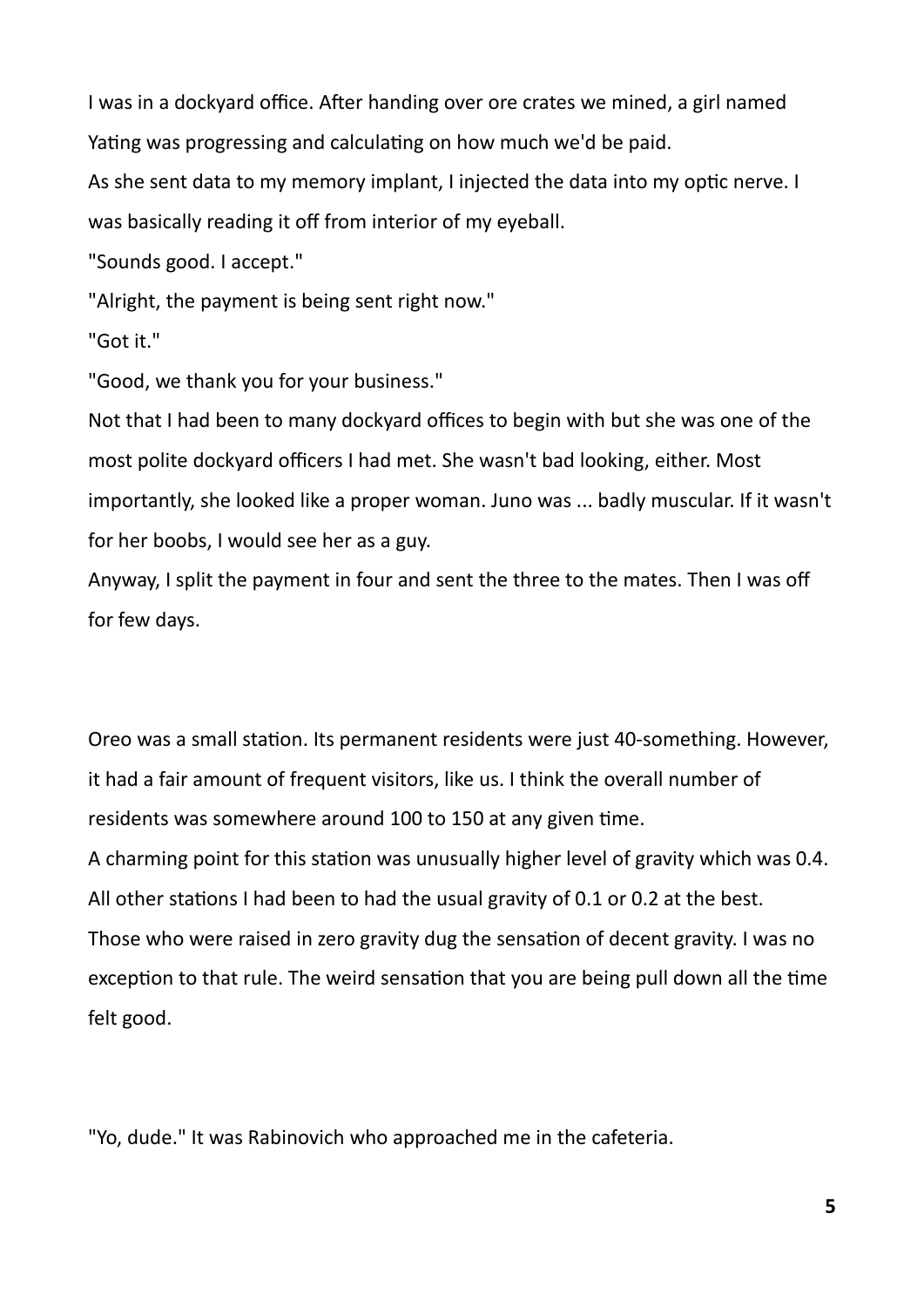"Yo, sup," I replied casually with my eyes fixed at outside through a wall window. "Mind if I sit?"

I showed him a chair in the opposite direction of me. "Feel free."

Having sat down, he ordered a cup of coffee. Then we were silent for a moment. He was sipping his coffee and I was simply looking at the space.

At one point, he told me.

"I talked to Juno. She is not leaving."

"Good news. Hard to find girl miners."

"There are far easier jobs for'em."

"Indeed."

We became silent once again but he broke the silence once more after few minutes. "My last team sucked major balls."

Yeah, he told me that before. He didn't give me any detail though.

"It was the same frigate, the class 2. I mean what else is there on the cheap?" I snickered in response. Yeah, Lightwave shipyard class 2 was the most widely used mining frigate because it had been around for hundreds of years. Red Plate shipyard had few mining ships but they hadn't been around long enough for cheap, second hand, loanable ships to be found in Rocksea.

He continued, "There were five, four guys and one girl. Just like this team but one more dude."

According to him, the girl turned out to be a whore and a party breaker. Apparently, she had been doing it for fun. What she basically did was sexually entice the guys and made them pay for sexual favors. Whoever bid the highest would have her for a night or something like that.

That eventually created too much of friction between the guys and one dude eventually snapped, ending up murderering another. Having realized that things got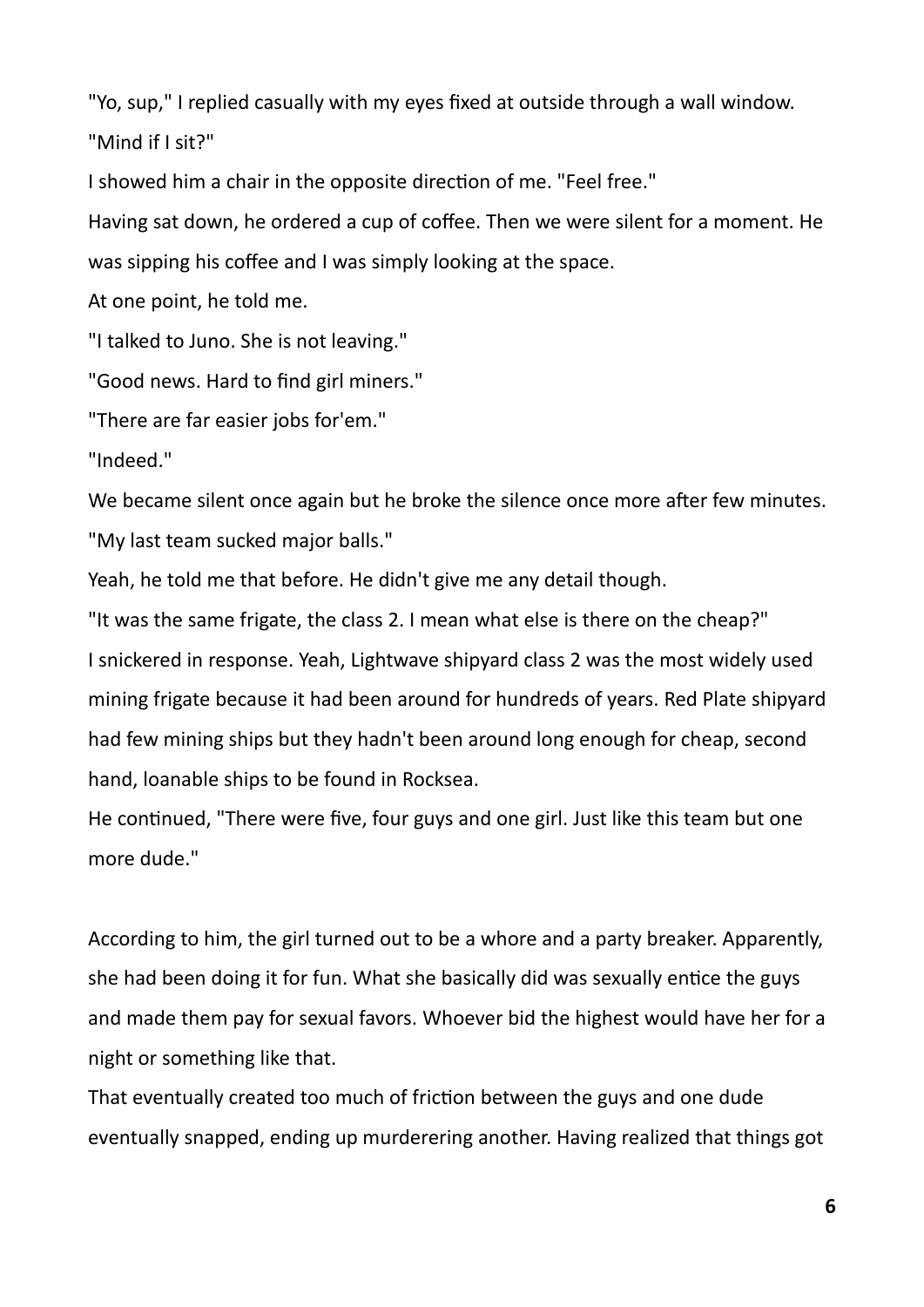out of hands, the girl fled and the murderer ran away as well after having drained the team bank account.

"Shit story, man. Shit story," I told him while shaking my head slowly. "But this is a good team and a good team is hard to find," He said assuraningly. "I want to keep the original crew as long as possible."

Old lady was my first multicrew ship, so I didn't have any past experience to draw upon. But my dad used to tell me that it was always important to keep certain rhythm or harmony in a team.

"Agreed. And that brings up the plumbing," I told him. "We all know Juno wants to get it fixed. We can ignore it and she may snap one day and just leave." Rabinovich sighed deeply and sagged his shoulders as he sat deeper into his chair.

"I will get a quote. That's the first step."

"Yeah, can I leave that to you?"

"Sure thing." Having agreed, he stood up and tapped my shoulder before leaving. Then I got back to enjoying the gravity and space scenary.

You can fake gravity by using steel and magnet. However, no matter how much you get used to it, you know it's fake.

Gravity is different. Real gravity, once you get used to it, you won't know it's even there. And this station had real gravity. 0.4 was enough to feel the gravity, yet not strong enough that your fragile bones break.

It was one of my main reasons to keep coming back to this station.

After four days of rest, we were back at a docking bay where our Old lady was. It was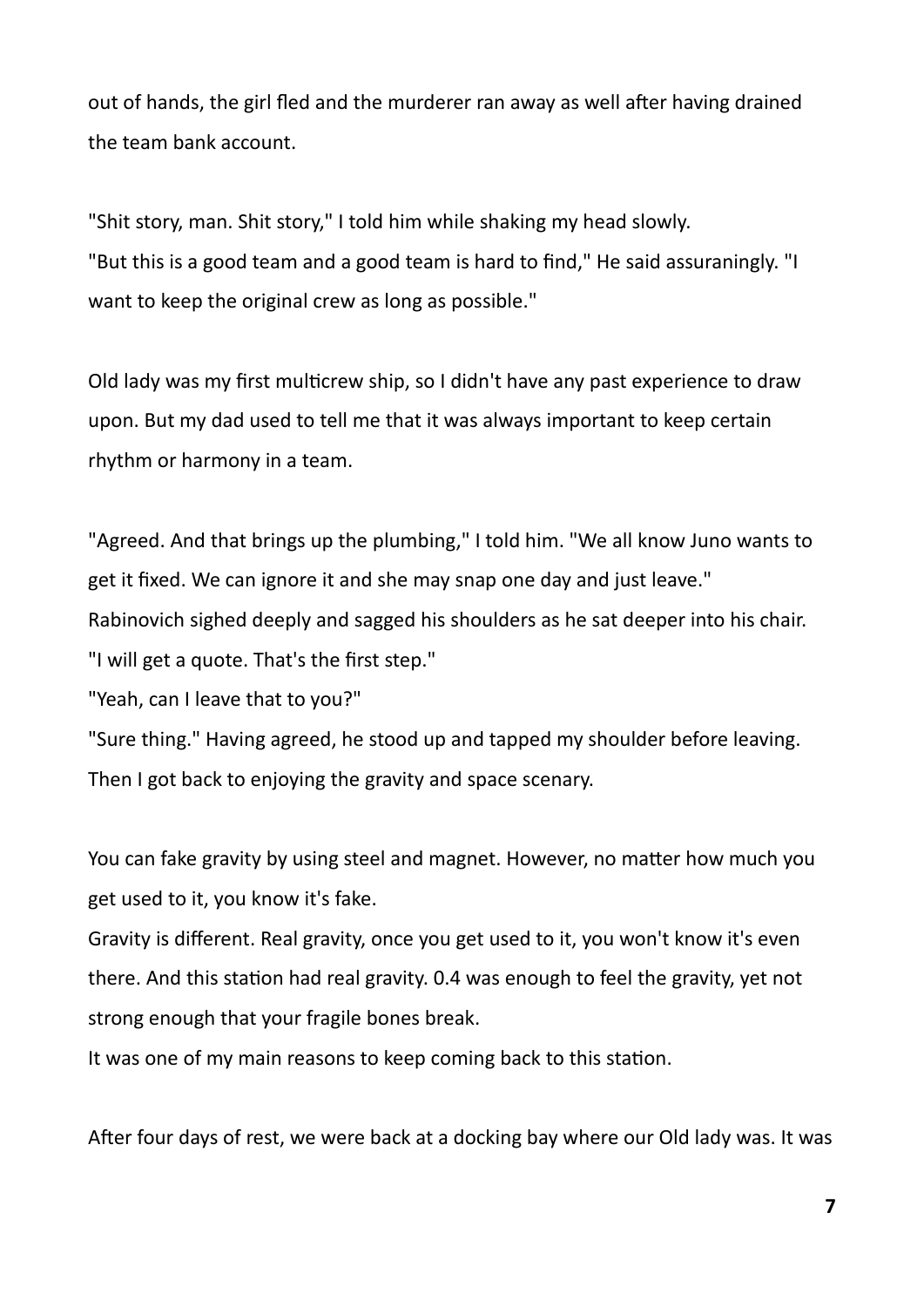there Rabinovich made a small announcement.

He stood in front of us and said, "Guys, I had the station dockyard have a look at Old lady's plumbing. They basically said the entire plumbing pipes around the ship was crapping out."

To sum it up, the pipes were never looked at for 400 years and they had corroded to a point that pipe was basically paper thin and was full of corroded junk inside. Interestingly, the corroded junk was what was keeping the pipes together. Rabinovich got to the most important part, the cost.

"The dockyard has qouted us 170,000c for full repair," He said.

It was high but wasn't as high as I feared it'd be. But that was an amount that'd force us to skip a payment on Old lady.

Of course, there was an option of using personal wealth as a sort of a bridge loan to make this happen but this was frowned upon by all miners.

For us, miners, it was critical to keep a clear line between personal and business.

Mixing both, especially credit, was seen as a sure step to bankruptcy.

Listen, our life span is 400 years, give or take 10%. We have to save up. We simply must. While we do not age much physically, we must earn while we are still enthusiastic about it.

The golen rule is that you save up to a point that you can live without working for at least 50 years. Then you retire at an age of 350 or so and live your god damn life at your leisure.

We, miners, are taught this at a very early age. I suppose not all miners get to learn this but I certainly was. I was positive that the four of us knew this golden rule and that was exactly why this group was working so well.

Juno carefully raised her hand as she spoke, "Guys, it doesn't need to be repaired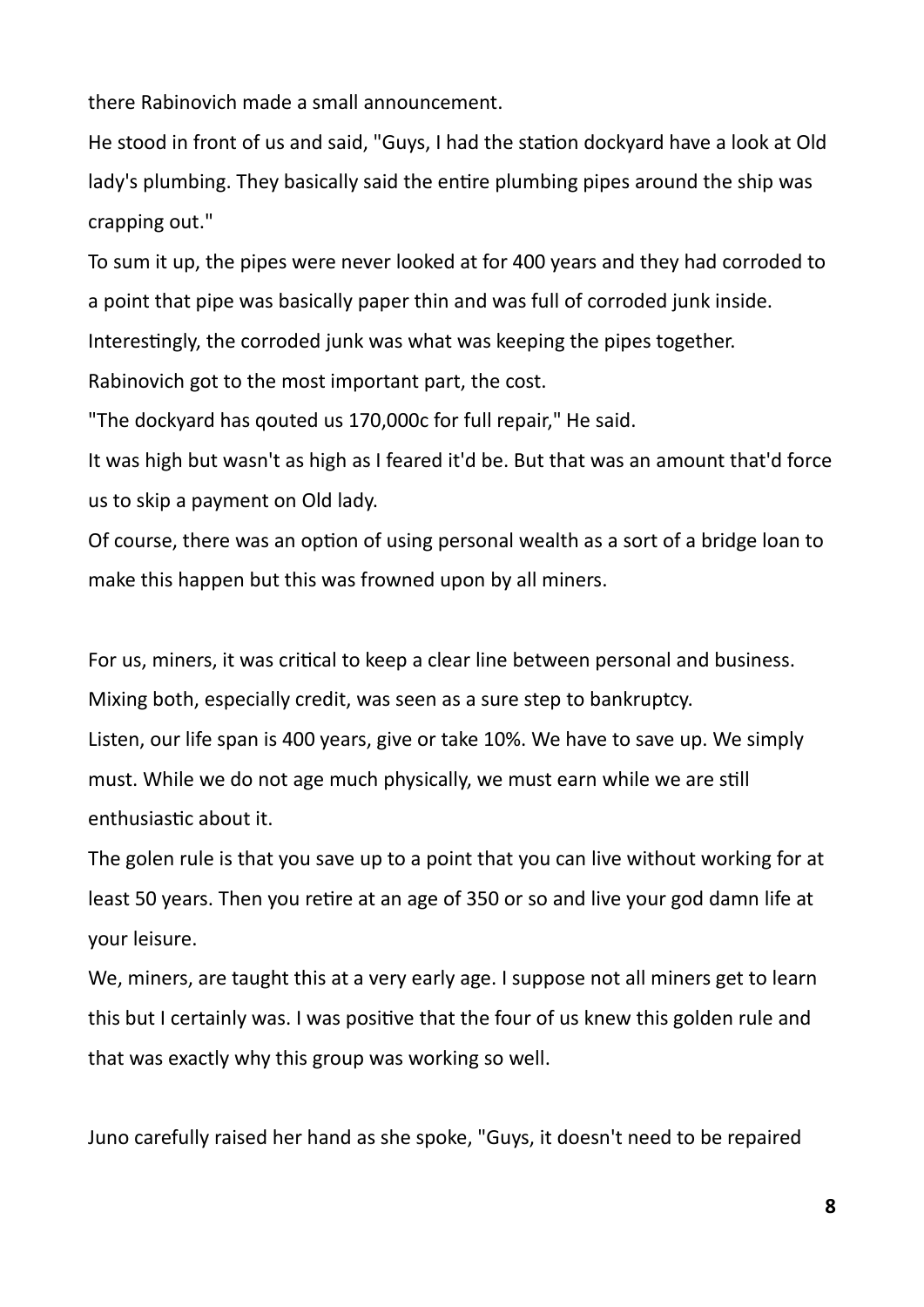right away."

At this point, Rabinovich glanced at me as if asking me to speak up. I wasn't sure what to say though. Was he asking me whether it was okay to skip the payment? Was he asking me to go along with Juno? What exactly did he want? I gave it a quick series of options and something hit me.

"The duke's?" Rabinovich, Santino, and Juno responded at the same time as I explained a plan that might just work.

"He runs Duchess' boobs. I am sure you've all heard about the place at least once." "Yeah, that's the largest bar slash brothel in Rocksea," Santino replied, "What about him?"

I explained, "My dad told me once that, whenever he needed some extra dough, the Duke usually had some unusual jobs for him for extra credit. We could visit Duchess' boobs and inquire the Duke about a job."

Looking clearly skeptical, Rabinovich asked, "What kind of a job would that be?" "It can't be a legit work," Juno added, siding with him.

That wasn't something I was going to deny, either. Shrugging, I told them, "Could well be. But we don't know at this point. It's only some days away from here. Might be worth checking out. It's certanly an option we shouldn't overlook." Santino was with me on this one. It was 2 and 2 but Juno clearly wanted a new shower system, so she eventually folded. However, she added a condition. She barked at me while pointing her index finger at my face, "I am not going to smuggle anything, you hear? I am not turning into a criminal, you hear?" I had no intention to become a criminal, either. Thus, I agreed along with everyone else.

So, we sailed toward Duchess' boobs, ultimately to fix our shower system so that our